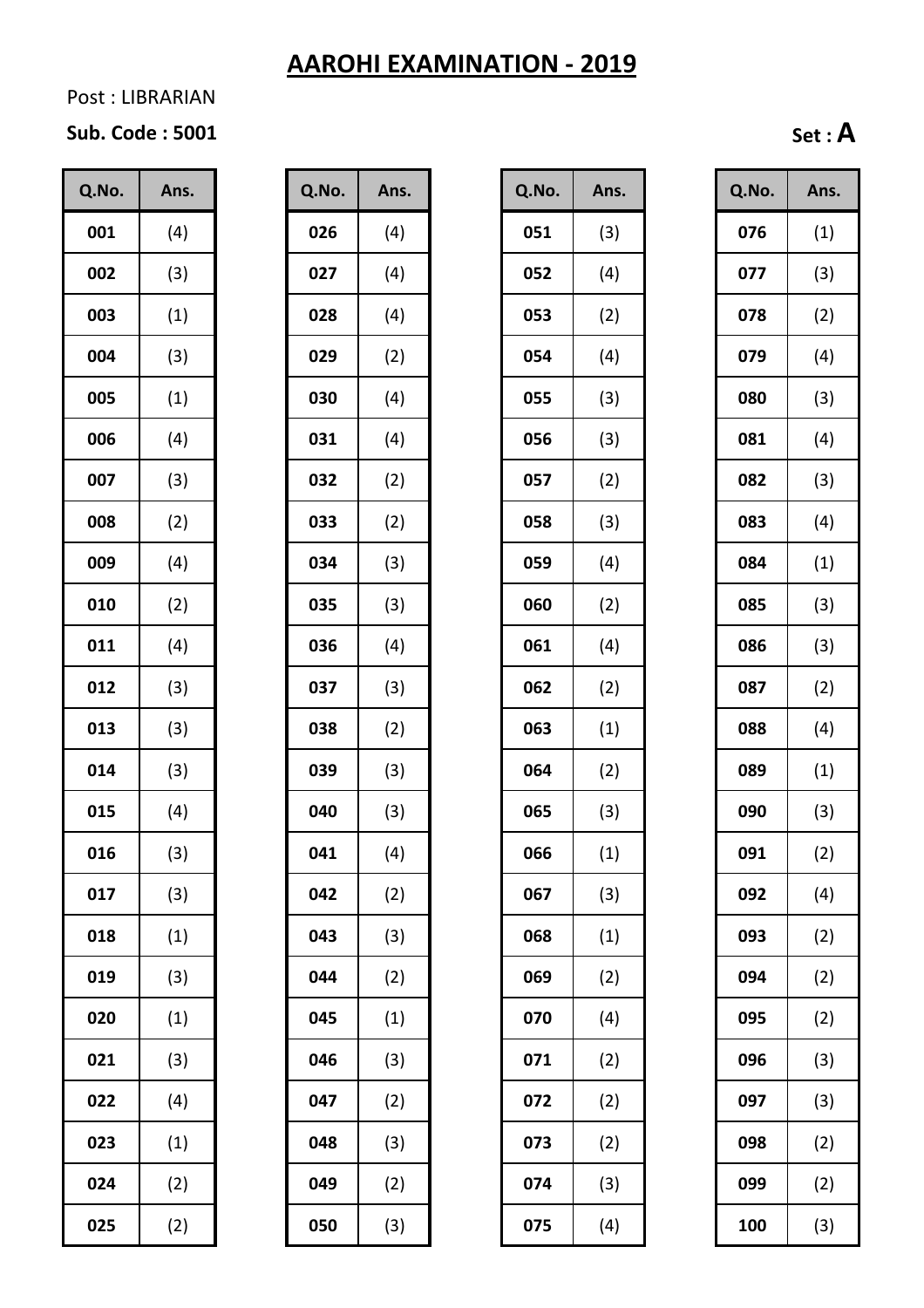#### Post : LIBRARIAN

# **Sub. Code : 5001 Set : B**

| Q.No. | Ans.              |  |  |  |  |
|-------|-------------------|--|--|--|--|
| 001   | (4)               |  |  |  |  |
| 002   | (3)               |  |  |  |  |
| 003   | (2)               |  |  |  |  |
| 004   | (4)               |  |  |  |  |
| 005   | (2)               |  |  |  |  |
| 006   | (4)               |  |  |  |  |
| 007   | (3)               |  |  |  |  |
| 008   | $\left( 1\right)$ |  |  |  |  |
| 009   | (3)               |  |  |  |  |
| 010   | (1)               |  |  |  |  |
| 011   | (3)               |  |  |  |  |
| 012   | (3)               |  |  |  |  |
| 013   | (4)               |  |  |  |  |
| 014   | (4)               |  |  |  |  |
| 015   | (3)               |  |  |  |  |
| h     | (1)               |  |  |  |  |
| 017   | (3)               |  |  |  |  |
| 018   | (1)               |  |  |  |  |
| 019   | (3)               |  |  |  |  |
| 020   | (3)               |  |  |  |  |
| 021   | (4)               |  |  |  |  |
| 022   | (2)               |  |  |  |  |
| 023   | (3)               |  |  |  |  |
| 024   | (2)               |  |  |  |  |
| 025   | (1)               |  |  |  |  |

| Q.No. | Ans. |
|-------|------|
| 026   | (3)  |
| 027   | (2)  |
| 028   | (3)  |
| 029   | (2)  |
| 030   | (3)  |
| 031   | (3)  |
| 032   | (4)  |
| 033   | (2)  |
| 034   | (4)  |
| 035   | (3)  |
| 036   | (3)  |
| 037   | (2)  |
| 038   | (3)  |
| 039   | (4)  |
| 040   | (2)  |
| 041   | (4)  |
| 042   | (2)  |
| 043   | (1)  |
| 044   | (2)  |
| 045   | (3)  |
| 046   | (1)  |
| 047   | (3)  |
| 048   | (1)  |
| 049   | (2)  |
| 050   | (4)  |

| Q.No. | Ans. | Q.No. | Ans. | Q.No. | Ans. | Q.No. | Ans. |
|-------|------|-------|------|-------|------|-------|------|
| 001   | (4)  | 026   | (3)  | 051   | (2)  | 076   | (3)  |
| 002   | (3)  | 027   | (2)  | 052   | (2)  | 077   | (3)  |
| 003   | (2)  | 028   | (3)  | 053   | (2)  | 078   | (2)  |
| 004   | (4)  | 029   | (2)  | 054   | (3)  | 079   | (2)  |
| 005   | (2)  | 030   | (3)  | 055   | (4)  | 080   | (3)  |
| 006   | (4)  | 031   | (3)  | 056   | (1)  | 081   | (3)  |
| 007   | (3)  | 032   | (4)  | 057   | (3)  | 082   | (4)  |
| 008   | (1)  | 033   | (2)  | 058   | (2)  | 083   | (1)  |
| 009   | (3)  | 034   | (4)  | 059   | (4)  | 084   | (2)  |
| 010   | (1)  | 035   | (3)  | 060   | (3)  | 085   | (2)  |
| 011   | (3)  | 036   | (3)  | 061   | (4)  | 086   | (4)  |
| 012   | (3)  | 037   | (2)  | 062   | (3)  | 087   | (4)  |
| 013   | (4)  | 038   | (3)  | 063   | (4)  | 088   | (4)  |
| 014   | (4)  | 039   | (4)  | 064   | (1)  | 089   | (2)  |
| 015   | (3)  | 040   | (2)  | 065   | (3)  | 090   | (4)  |
| 016   | (1)  | 041   | (4)  | 066   | (3)  | 091   | (4)  |
| 017   | (3)  | 042   | (2)  | 067   | (2)  | 092   | (2)  |
| 018   | (1)  | 043   | (1)  | 068   | (4)  | 093   | (2)  |
| 019   | (3)  | 044   | (2)  | 069   | (1)  | 094   | (3)  |
| 020   | (3)  | 045   | (3)  | 070   | (3)  | 095   | (3)  |
| 021   | (4)  | 046   | (1)  | 071   | (2)  | 096   | (4)  |
| 022   | (2)  | 047   | (3)  | 072   | (4)  | 097   | (3)  |
| 023   | (3)  | 048   | (1)  | 073   | (2)  | 098   | (2)  |
| 024   | (2)  | 049   | (2)  | 074   | (2)  | 099   | (3)  |
| 025   | (1)  | 050   | (4)  | 075   | (2)  | 100   | (3)  |

| Q.No. | Ans. |
|-------|------|
| 076   | (3)  |
| 077   | (3)  |
| 078   | (2)  |
| 079   | (2)  |
| 080   | (3)  |
| 081   | (3)  |
| 082   | (4)  |
| 083   | (1)  |
| 084   | (2)  |
| 085   | (2)  |
| 086   | (4)  |
| 087   | (4)  |
| 088   | (4)  |
| 089   | (2)  |
| 090   | (4)  |
| 091   | (4)  |
| 092   | (2)  |
| 093   | (2)  |
| 094   | (3)  |
| 095   | (3)  |
| 096   | (4)  |
| 097   | (3)  |
| 098   | (2)  |
| 099   | (3)  |
| 100   | (3)  |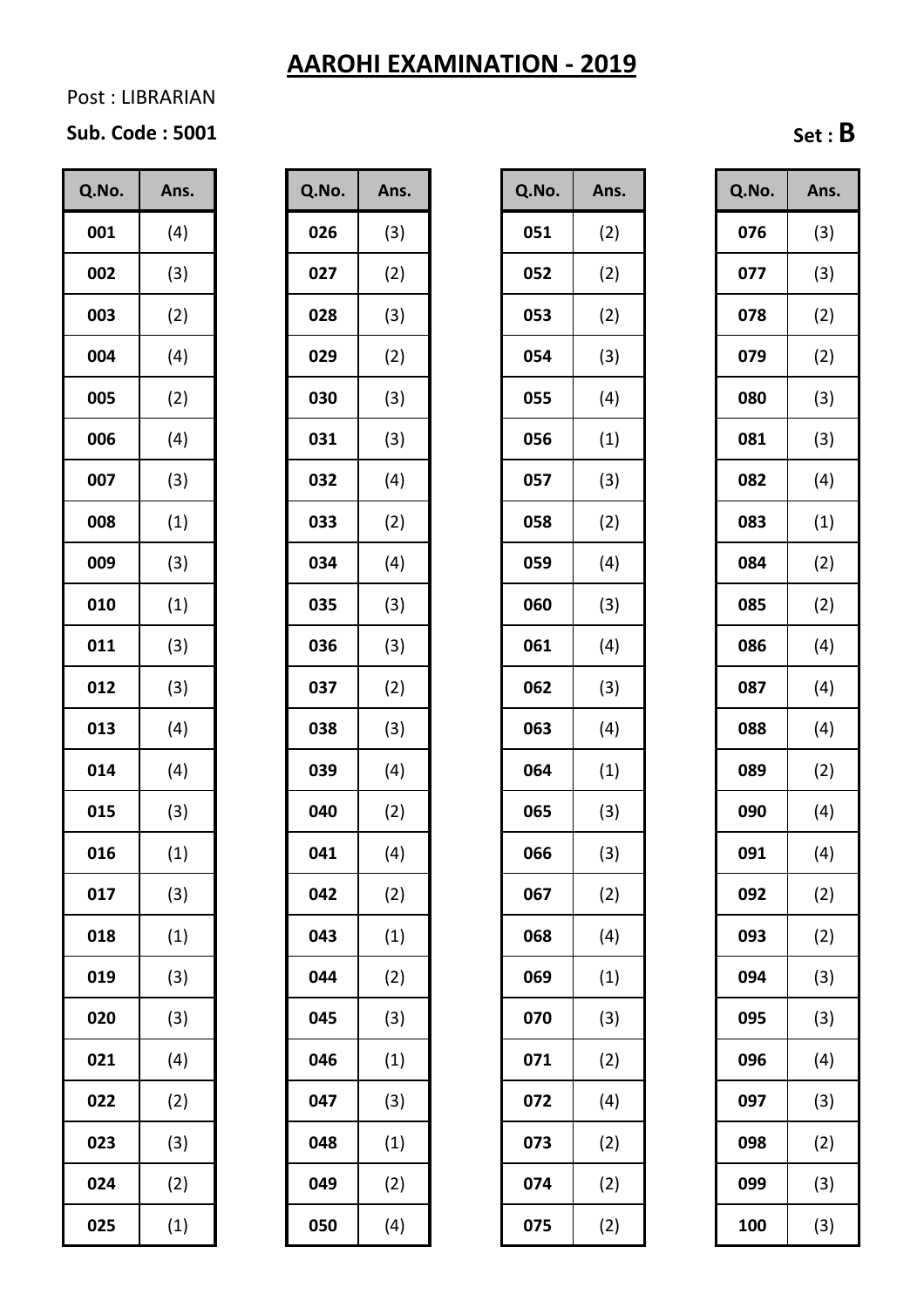#### Post : LIBRARIAN

# **Sub. Code : 5001 Set : C**

| Q.No.   | Ans. |  |  |  |  |
|---------|------|--|--|--|--|
| 001     | (3)  |  |  |  |  |
| 002     | (1)  |  |  |  |  |
| 003     | (4)  |  |  |  |  |
| 004     | (3)  |  |  |  |  |
| 005     | (2)  |  |  |  |  |
| 006     | (4)  |  |  |  |  |
| 007     | (2)  |  |  |  |  |
| 008     | (4)  |  |  |  |  |
| 009     | (3)  |  |  |  |  |
| 010     | (1)  |  |  |  |  |
| 011     | (3)  |  |  |  |  |
| 012     | (3)  |  |  |  |  |
| 013     | (3)  |  |  |  |  |
| 014     | (4)  |  |  |  |  |
| 015     | (4)  |  |  |  |  |
| 16<br>C | (3)  |  |  |  |  |
| 017     | (1)  |  |  |  |  |
| 018     | (3)  |  |  |  |  |
| 019     | (1)  |  |  |  |  |
| 020     | (3)  |  |  |  |  |
| 021     | (2)  |  |  |  |  |
| 022     | (2)  |  |  |  |  |
| 023     | (3)  |  |  |  |  |
| 024     | (3)  |  |  |  |  |
| 025     | (4)  |  |  |  |  |

| Q.No. | Ans.              |
|-------|-------------------|
| 026   | (3)               |
| 027   | (2)               |
| 028   | (3)               |
| 029   | (3)               |
| 030   | (4)               |
| 031   | (2)               |
| 032   | (3)               |
| 033   | (2)               |
| 034   | $\left( 1\right)$ |
| 035   | (3)               |
| 036   | (2)               |
| 037   | (3)               |
| 038   | (2)               |
| 039   | (3)               |
| 040   | (3)               |
| 041   | (4)               |
| 042   | (2)               |
| 043   | (4)               |
| 044   | (3)               |
| 045   | (3)               |
| 046   | (2)               |
| 047   | (3)               |
| 048   | (4)               |
| 049   | (2)               |
| 050   | (4)               |

| Q.No. | Ans. | Q.No. | Ans. | Q.No. | Ans. | Q.No. | Ans. |
|-------|------|-------|------|-------|------|-------|------|
| 001   | (3)  | 026   | (3)  | 051   | (2)  | 076   | (2)  |
| 002   | (1)  | 027   | (2)  | 052   | (1)  | 077   | (4)  |
| 003   | (4)  | 028   | (3)  | 053   | (2)  | 078   | (1)  |
| 004   | (3)  | 029   | (3)  | 054   | (3)  | 079   | (3)  |
| 005   | (2)  | 030   | (4)  | 055   | (1)  | 080   | (2)  |
| 006   | (4)  | 031   | (2)  | 056   | (3)  | 081   | (4)  |
| 007   | (2)  | 032   | (3)  | 057   | (1)  | 082   | (2)  |
| 008   | (4)  | 033   | (2)  | 058   | (2)  | 083   | (2)  |
| 009   | (3)  | 034   | (1)  | 059   | (4)  | 084   | (2)  |
| 010   | (1)  | 035   | (3)  | 060   | (2)  | 085   | (3)  |
| 011   | (3)  | 036   | (2)  | 061   | (2)  | 086   | (3)  |
| 012   | (3)  | 037   | (3)  | 062   | (2)  | 087   | (2)  |
| 013   | (3)  | 038   | (2)  | 063   | (3)  | 088   | (2)  |
| 014   | (4)  | 039   | (3)  | 064   | (4)  | 089   | (3)  |
| 015   | (4)  | 040   | (3)  | 065   | (1)  | 090   | (3)  |
| 016   | (3)  | 041   | (4)  | 066   | (3)  | 091   | (4)  |
| 017   | (1)  | 042   | (2)  | 067   | (2)  | 092   | (1)  |
| 018   | (3)  | 043   | (4)  | 068   | (4)  | 093   | (2)  |
| 019   | (1)  | 044   | (3)  | 069   | (3)  | 094   | (2)  |
| 020   | (3)  | 045   | (3)  | 070   | (4)  | 095   | (4)  |
| 021   | (2)  | 046   | (2)  | 071   | (3)  | 096   | (4)  |
| 022   | (2)  | 047   | (3)  | 072   | (4)  | 097   | (4)  |
| 023   | (3)  | 048   | (4)  | 073   | (1)  | 098   | (2)  |
| 024   | (3)  | 049   | (2)  | 074   | (3)  | 099   | (4)  |
| 025   | (4)  | 050   | (4)  | 075   | (3)  | 100   | (4)  |
|       |      |       |      |       |      |       |      |

| Q.No. | Ans. |
|-------|------|
| 076   | (2)  |
| 077   | (4)  |
| 078   | (1)  |
| 079   | (3)  |
| 080   | (2)  |
| 081   | (4)  |
| 082   | (2)  |
| 083   | (2)  |
| 084   | (2)  |
| 085   | (3)  |
| 086   | (3)  |
| 087   | (2)  |
| 088   | (2)  |
| 089   | (3)  |
| 090   | (3)  |
| 091   | (4)  |
| 092   | (1)  |
| 093   | (2)  |
| 094   | (2)  |
| 095   | (4)  |
| 096   | (4)  |
| 097   | (4)  |
| 098   | (2)  |
| 099   | (4)  |
| 100   | (4)  |